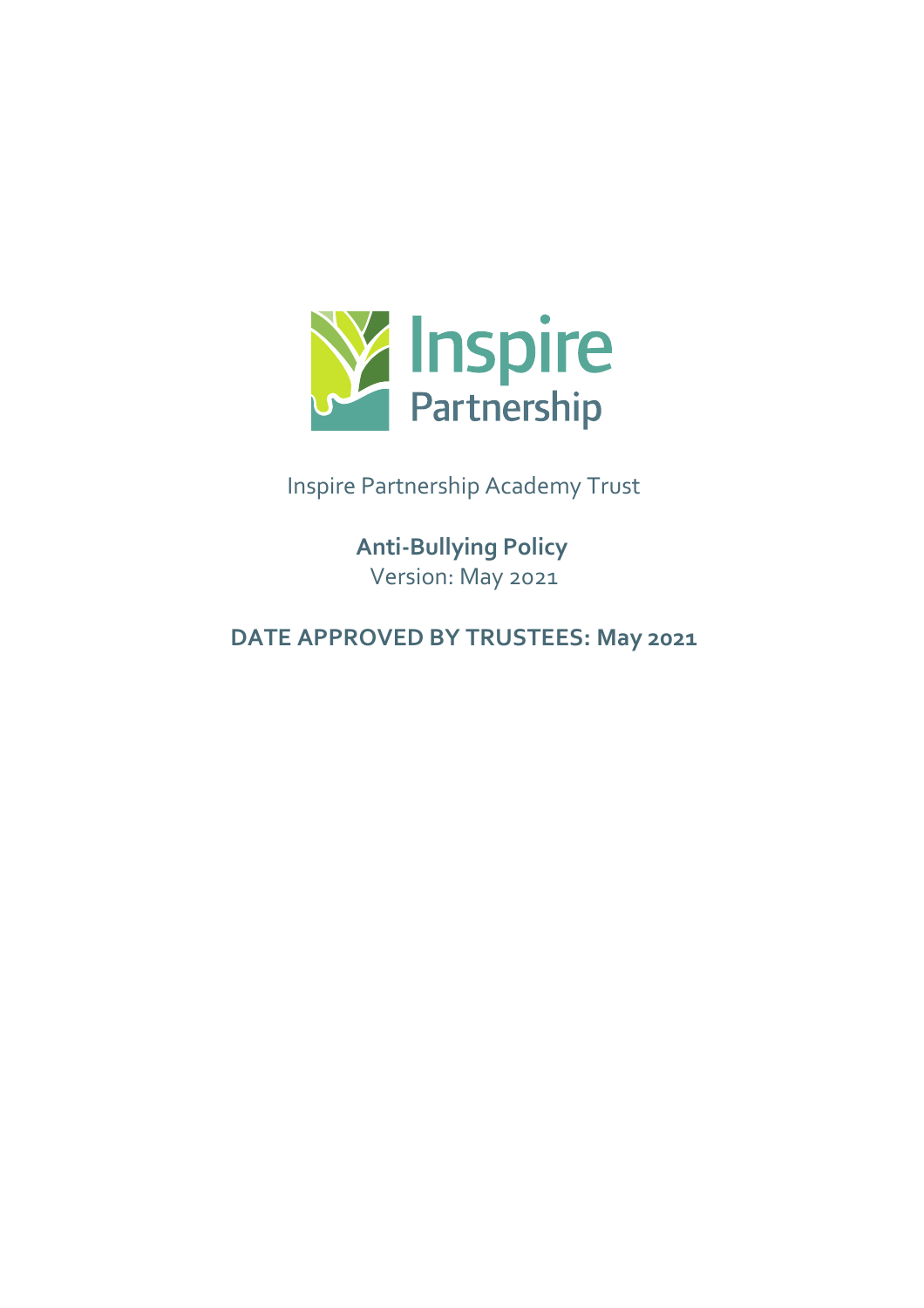

| $1 \quad$      |             |  |
|----------------|-------------|--|
|                | 1.1         |  |
|                | 1.2         |  |
|                | 1.3         |  |
|                | $2^{\circ}$ |  |
|                | 2.1         |  |
|                | 2.2         |  |
|                |             |  |
|                | 3.1         |  |
|                | 3.2         |  |
|                | 3.3         |  |
|                | 3.4         |  |
|                | 3.5         |  |
|                |             |  |
|                | 4.1         |  |
|                | 4.2         |  |
|                | $5^{\circ}$ |  |
|                | 5.1         |  |
|                | 5.2         |  |
|                | 5.3         |  |
| 6              |             |  |
| $\overline{7}$ |             |  |
|                | 7.1         |  |
|                | 7.2         |  |
|                | 7.3         |  |
|                | 7.4         |  |
|                | 7.5         |  |
|                | 7.6         |  |

 $\overline{2}$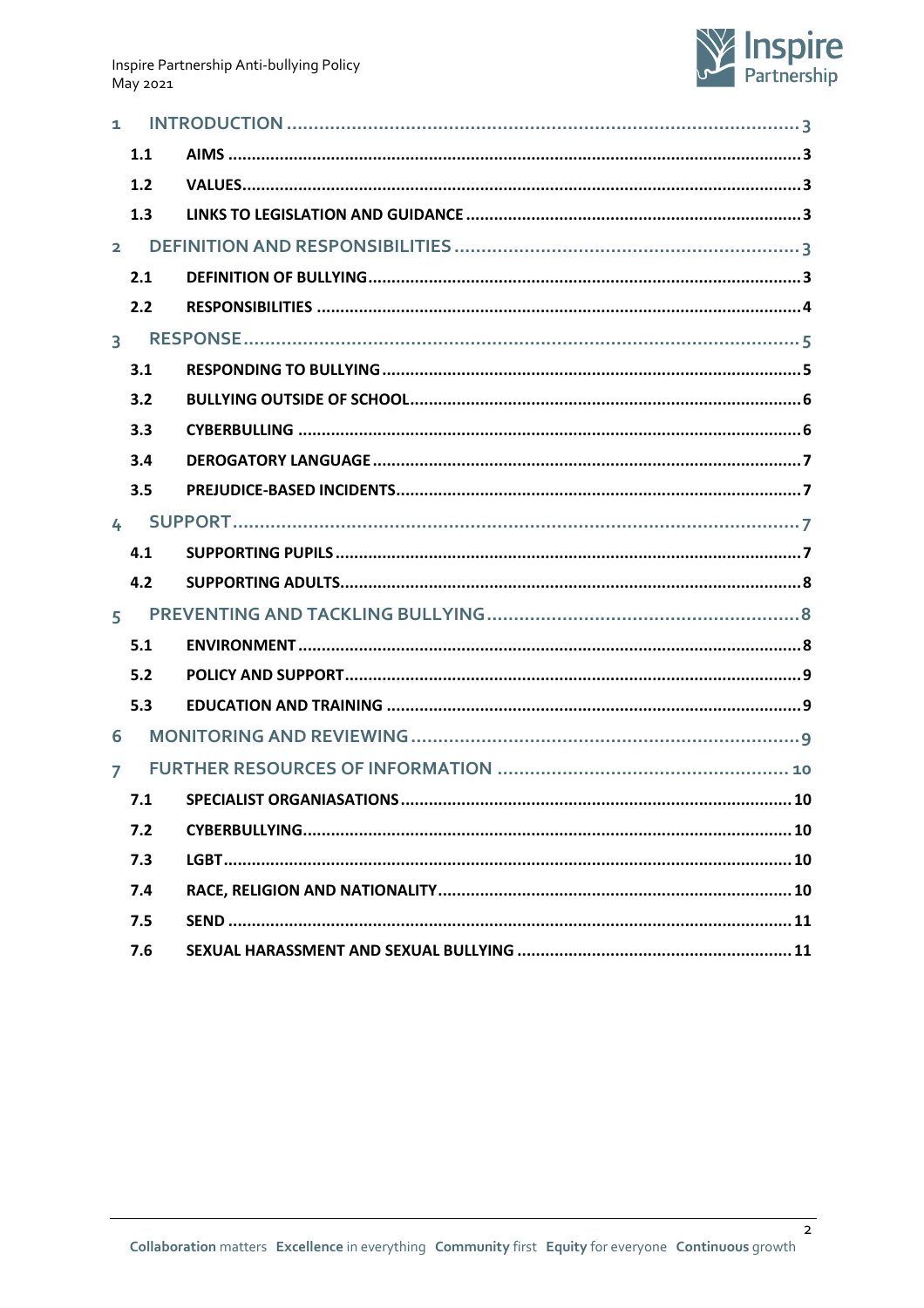

#### <span id="page-2-0"></span>**1 INTRODUCTION**

#### <span id="page-2-1"></span>**1.1 AIMS**

Bullying of any kind is unacceptable and will not be tolerated at Rockliffe Manor Primary School. At our school the safety, welfare and well-being of all pupils and staff is a key priority. We take all incidents of bullying seriously and it is our duty, as a whole school community, to take measures to prevent and tackle any bullying, harassment or discrimination.

We actively promote values of respect and equality and work to ensure that difference and diversity is celebrated across the whole school community. We want to enable our pupils to become responsible citizens and to prepare them for life in 21st Century Britain. These values reflect those which will be expected of our pupils by society, when they enter secondary school and beyond in the world of work or further study.

We are committed to improving our school's approach to tackling bullying and regularly monitor, review and assess the impact of our preventative measures.

#### <span id="page-2-2"></span>**1.2 VALUES**

At Rockliffe Manor Primary School, we are a value based school and we pride ourselves in instilling these values into the hearts of our pupils, thus underpinning everything we do. We are committed to providing a caring, friendly and safe environment for all of our pupils so they can learn and be themselves in a relaxed and secure atmosphere. Everyone at our school is equal and treats each another with respect and kindness. Bullying of any kind is unacceptable. If bullying does occur, all pupils should be able to tell and know that incidents will be dealt with promptly and effectively. We are a TELLING school. This means that anyone who knows that bullying is happening is expected to tell the staff.

#### <span id="page-2-3"></span>**1.3 LINKS TO LEGISLATION AND GUIDANCE**

This policy is based on DfE quidance "[Preventing and Tackling Bullying](https://www.gov.uk/government/publications/preventing-and-tackling-bullying)" July 2017 and supporting documents. It also considers the DfE's latest statutory guidance "[Keeping Children](https://www.gov.uk/government/publications/keeping-children-safe-in-education--2)  [Safe in Education](https://www.gov.uk/government/publications/keeping-children-safe-in-education--2)" and "[Sexual violence and sexual harassment between children in schools](https://www.gov.uk/government/publications/sexual-violence-and-sexual-harassment-between-children-in-schools-and-colleges)  [and colleges](https://www.gov.uk/government/publications/sexual-violence-and-sexual-harassment-between-children-in-schools-and-colleges)" guidance. The setting has also read Childnet's "Cyberbullying: Understand, [Prevent and Respond: Guidance for Schools](https://www.childnet.com/resources/cyberbullying-guidance-for-schools)".

There are several pieces of legislation which set out measures and actions for schools in response to bullying, as well as criminal and civil law.

- These may include (but are not limited to):
- The Education and Inspection Act 2006, 2011
- The Equality Act 2010
- The Children Act 1989
- Protection from Harassment Act 1997
- The Malicious Communications Act 1988
- Public Order Act 1986

#### <span id="page-2-4"></span>**2 DEFINITION AND RESPONSIBILITIES**

#### <span id="page-2-5"></span>**2.1 DEFINITION OF BULLYING**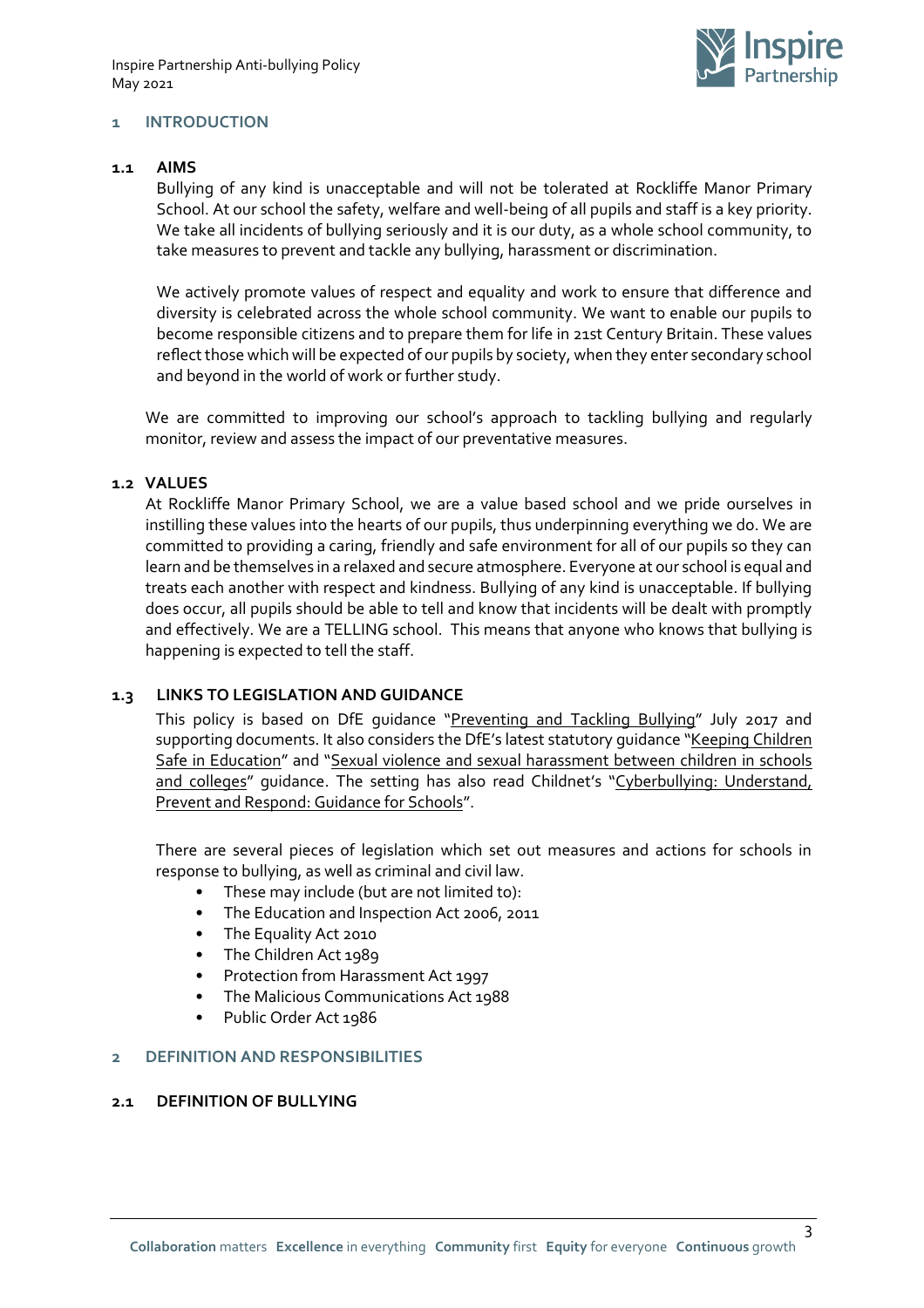

2.1.1 Bullying is hurtful or unkind behaviour which is deliberate and repeated. Bullying can be carried out by an individual or a group of people towards an individual or group. The STOP acronym can be applied to define bullying – Several Times On Purpose.

The nature of bullying can be:

- Attacking property such as damaging, stealing or hiding someone's possessions.
- Cyber such as using text, email or other social media to write or say hurtful things about someone.
- Physical such as hitting or physically intimidating someone, or using inappropriate or unwanted physical contact towards someone.
- Psychological such as deliberately excluding or ignoring people.
- Verbal/emotional such as name calling, spreading rumours about someone, using derogatory or offensive language or threatening someone.
- 2.1.2 Bullying can be based on any of the following things:
	- Appearance or health conditions
	- Culture or class
	- Gender (sexist bullying)
	- Gender identity (transphobic bullying)
	- Race (racist bullying)
	- Related to another vulnerable group of people
	- Related to home or other personal situations
	- Religion or belief
	- Sexual orientation (homophobic or biphobic)
	- Special Educational Needs (SEN) or disability
- 2.1.3 Incidents can occur between pupils, which cannot be deemed as bullying. Such incidents will follow our behaviour policy. Pupils will be encouraged to settle any disagreements through discussions to restore the mutual respect.

It is important for pupils to know what bullying is not, so that they are able to keep themselves happy and safe and to understand what can be resolved within a peer to peer situation or when an adult would need to intervene.

### 2.1.4 Bullying is not;

- Occasional loss of temper
- Hurting by accident
- Falling out with friends
- Minor disagreements
- Not choosing to be someone's friend
- Isolated, low-level incidents of unkind behaviour

No form of bullying will be tolerated and all incidents will be taken seriously.

### <span id="page-3-0"></span>**2.2 RESPONSIBILITIES**

### 2.2.1 **Trustees**

Trustees hold Trust education leaders accountable for monitoring and reviewing this policy.

### 2.2.2 **School Staff**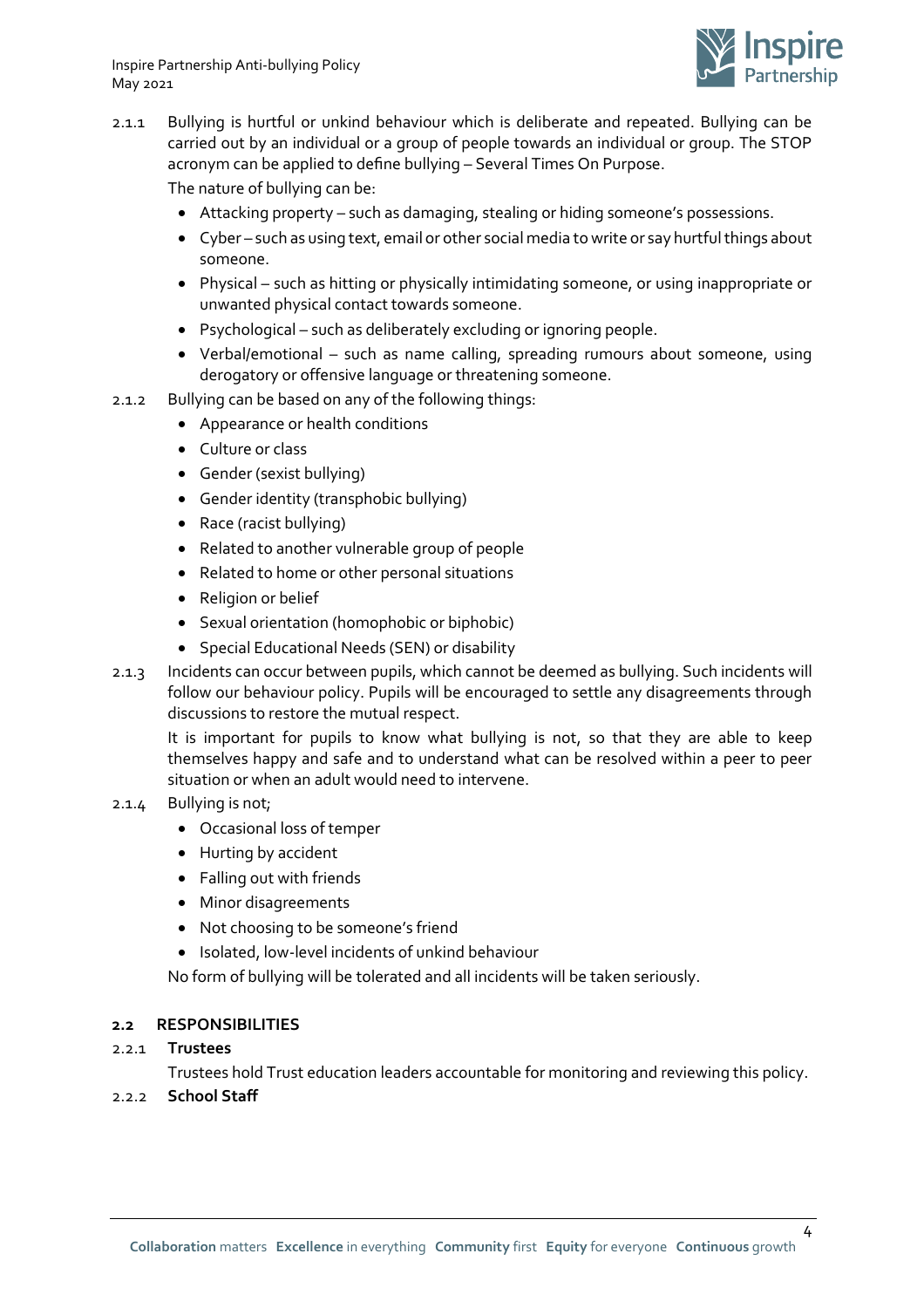

The head teacher has overall responsibility for ensuring the anti-bullying policy is communicated to and followed by the whole school community so that it upholds its duty to promote the safety and well-being of all pupils. The head teacher will ensure that disciplinary measures are applied fairly, consistently and reasonably to all cases. The head teacher will nominate a member of the senior leadership team to take overall responsibility for antibullying.

2.2.3 Nancy Cook, Deputy Headteacher, is the Senior Leader responsible for anti-bullying.

All school staff, both teaching and non-teaching (for example midday supervisors, caretakers, kitchen staff) have a duty to report bullying, to be vigilant to the signs of bullying and to play an active role in the school's measures to prevent bullying. We will endeavour to make sure all incidents are dealt with fairly and consistently, no matter the member of staff who deals with it.

- 2.2.4 Parents/Carers
- 2.2.5 Parents/carers should look out for potential signs of bullying such as distress, lack of concentration, feigning illness or other unusual behaviour.

Parents/carers should encourage their child not to retaliate but should support and encourage them to report the bullying. Parents/carers can report an incident of bullying to the school either in person, or by phoning or emailing the school office to speak to a member of staff.

2.2.6 Pupils

Pupils should not take part in any kind of bullying and should watch out for signs of bullying among their peers. They should never be bystanders to incidents of bullying, but should offer support to the victim and, if possible, help them to tell a trusted adult. Pupils are also encouraged to report suspected bullying of a peer to a trusted adult.

### <span id="page-4-0"></span>**3 RESPONSE**

### <span id="page-4-1"></span>**3.1 RESPONDING TO BULLYING**

The following steps may be taken when dealing with incidents of bullying reported to the school:

- If bullying is suspected or reported, the incident will be dealt with immediately by the member of staff who has been approached or witnessed the concern. The senior leadership team must be notified immediately so they can review the incident and decide upon an appropriate course of action.
- If the school determine the incident to be an example of bullying, then they will ensure appropriate support is provided to the target of the bullying - making sure they are not at risk of immediate harm and will involve them in any decision-making, as appropriate. Individual meetings will be held with any target of bullying to devise a plan of action which ensures they are made to feel safe and reassured that the bullying is not their fault.
- An appropriate member of staff will interview all parties involved.
- The Designated Safeguarding Lead (DSL) will be informed of all bullying issues where there are safeguarding concerns such as when there is reasonable cause to suspect that a child is suffering, or is likely to suffer, significant harm.
- The school will speak with and inform other staff members, where appropriate.
- The school will ensure parents/carers are kept informed about the concern and action taken, as appropriate and in line with child protection and confidentially policies.
- Consequences, in line with the school behaviour policy, and support will be implemented in consultation with all parties concerned.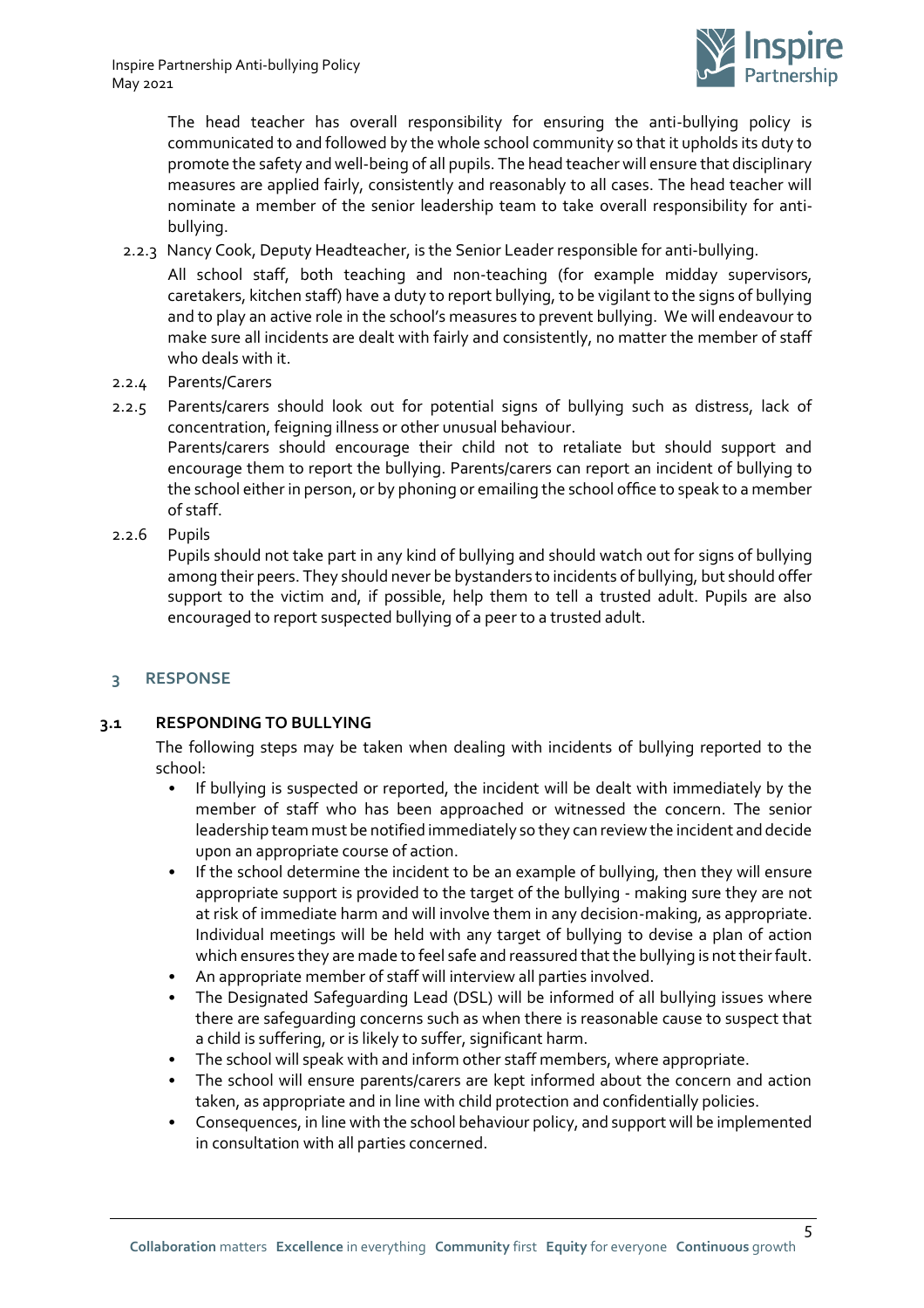

- If necessary, other agencies may be consulted or involved, such as the police, if a criminal offence has been committed, or other local services including Early Help or children's social care, if a child is felt to be at risk of significant harm.
- A clear and precise account of bullying incidents will be recorded by the school in accordance with existing procedures. This will include recording appropriate details regarding decisions and action taken. The records should be kept by the school until the pupil leaves the school.

# <span id="page-5-0"></span>**3.2 BULLYING OUTSIDE OF SCHOOL**

Bullying can take place on the way to and from school, before or after school hours, at the weekends or during the holidays, or in the wider community. The nature of cyber bullying in particular means it can impact on pupils' well-being beyond the school day. Staff, parents and carers, and pupils must be vigilant to bullying outside of school and report and respond according to their responsibilities as outlined in this policy.

### <span id="page-5-1"></span>**3.3 CYBERBULLING**

The ever increasing use of digital technology and the internet has also provided new and particularly intrusive ways for bullying to take place.

Cyberbullying can take many forms and bullying online can often start in school and then be progressed online or start online and influence behaviour in school.

Whilst most incidents of Cyberbullying occur outside school, we will offer support and guidance to parents/carers and their children who experience online bullying and will treat Cyberbullying with the same severity as any other forms of bullying.

- 3.3.1 Cyberbullying can include:
	- Hacking into someone's accounts/sites
	- Posting prejudice / hate messages
	- Impersonating someone on line
	- Public posting of images
	- **•** Exclusion
	- Threats and manipulation
	- Stalking
- 3.3.2 When responding to cyberbullying concerns, the school will:
	- Act as soon as an incident has been reported or identified.
	- Provide appropriate support for the person who has been cyberbullied and work with the person who has carried out the alleged bullying to ensure that it does not happen again.
	- Encourage the person being bullied to keep any evidence (screenshots) of the bullying activity to assist any investigation.
	- Take all available steps where possible to identify the person responsible.
		- This may include:
			- Looking at use of the school systems;
			- Identifying and interviewing possible witnesses;
			- Contacting the service provider and the police, if necessary.
	- Work with the individuals and online service providers to prevent the incident from spreading and assist in removing offensive or upsetting material from circulation. This may include:
		- Support reports to a service provider to remove content if those involved are unable to be identified or if those involved refuse to or are unable to delete content.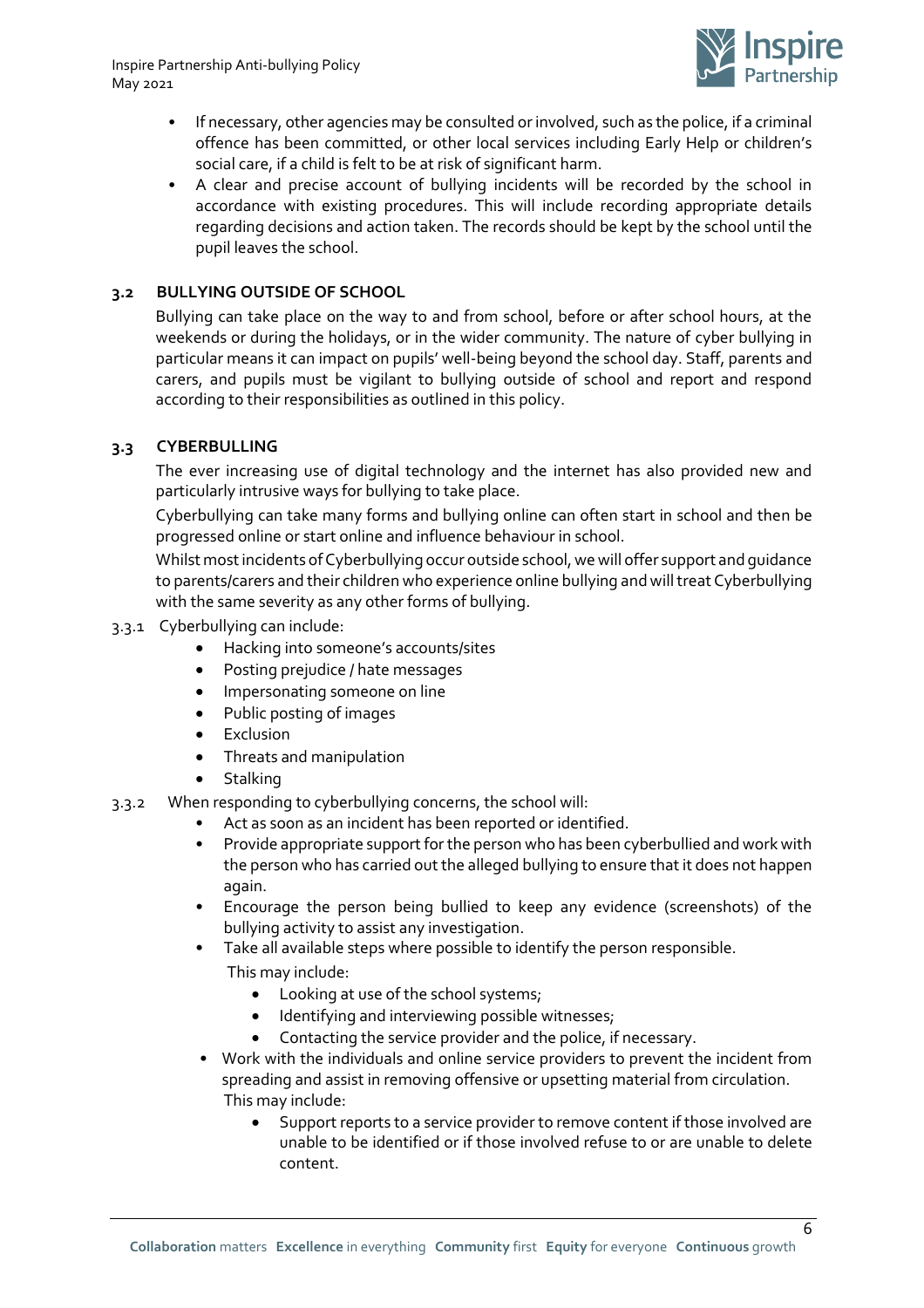

- Confiscating and searching pupils' electronic devices, such as mobile phones, in accordance with the law (the **Education Act 2011** and the Education Act 1996) DfE '[Searching, screening and confiscation at school](https://www.gov.uk/government/publications/searching-screening-and-confiscation)' and DfE 'Preventing an[d tacking bullying'](https://www.gov.uk/government/publications/preventing-and-tackling-bullying)
- Requesting the deletion of locally-held content and content posted online if they contravene school behavioural policies.
- Ensure that sanctions are applied to the person responsible for the cyberbullying; the school will take steps to change the attitude and behaviour of the perpetrator, as well as ensuring access to any additional help that they may need.
- Inform the police if a criminal offence has been committed.
- Provide information to staff and pupils regarding steps they can take to protect themselves online. This may include:
	- Advising those targeted not to retaliate or reply;
	- Providing advice on blocking or removing people from contact lists;
	- Helping those involved to think carefully about what private information they may have in the public domain.

# <span id="page-6-0"></span>**3.4 DEROGATORY LANGUAGE**

Derogatory or offensive language is not acceptable and will not be tolerated. This type of language can take any of the forms of bullying listed in our definition of bullying. It will be challenged by staff and recorded and monitored on CPOMS and follow up actions and consequences, if appropriate, will be taken for pupils and staff found using any such language.

# <span id="page-6-1"></span>**3.5 PREJUDICE-BASED INCIDENTS**

A prejudice-based incident is a one-off incident of unkind or hurtful behaviour which is motivated by a prejudice or negative attitudes, beliefs or views towards a protected characteristic or minority group. It can be targeted towards an individual or group of people and have a significant impact on those targeted. All prejudice-based incidents are taken seriously and recorded and monitored in school, with the head teacher regularly reporting incidents to the governing body. This not only ensures that all incidents are dealt with accordingly, but also helps to prevent bullying as it enables targeted anti-bullying interventions.

### <span id="page-6-2"></span>**4 SUPPORT**

### <span id="page-6-3"></span>**4.1 SUPPORTING PUPILS**

Pupils who have been bullied will be supported by:

- Reassuring the pupil and providing continuous pastoral support. This may include: working and speaking with staff, offering formal counselling, engaging with parents and carers.
- Offering an immediate opportunity to discuss the experience with their teacher, the designated safeguarding lead, or a member of staff of their choice.
- Being advised to keep a record of the bullying as evidence and discuss how to respond to concerns and build resilience as appropriate.
- Working towards restoring self-esteem and confidence.
- Where necessary, working with the wider community and local/national organisations to provide further or specialist advice and guidance; this could include support through Early Help or Children Social Work Service, or support through the Children and Young People's Mental Health Service (CYPMHS).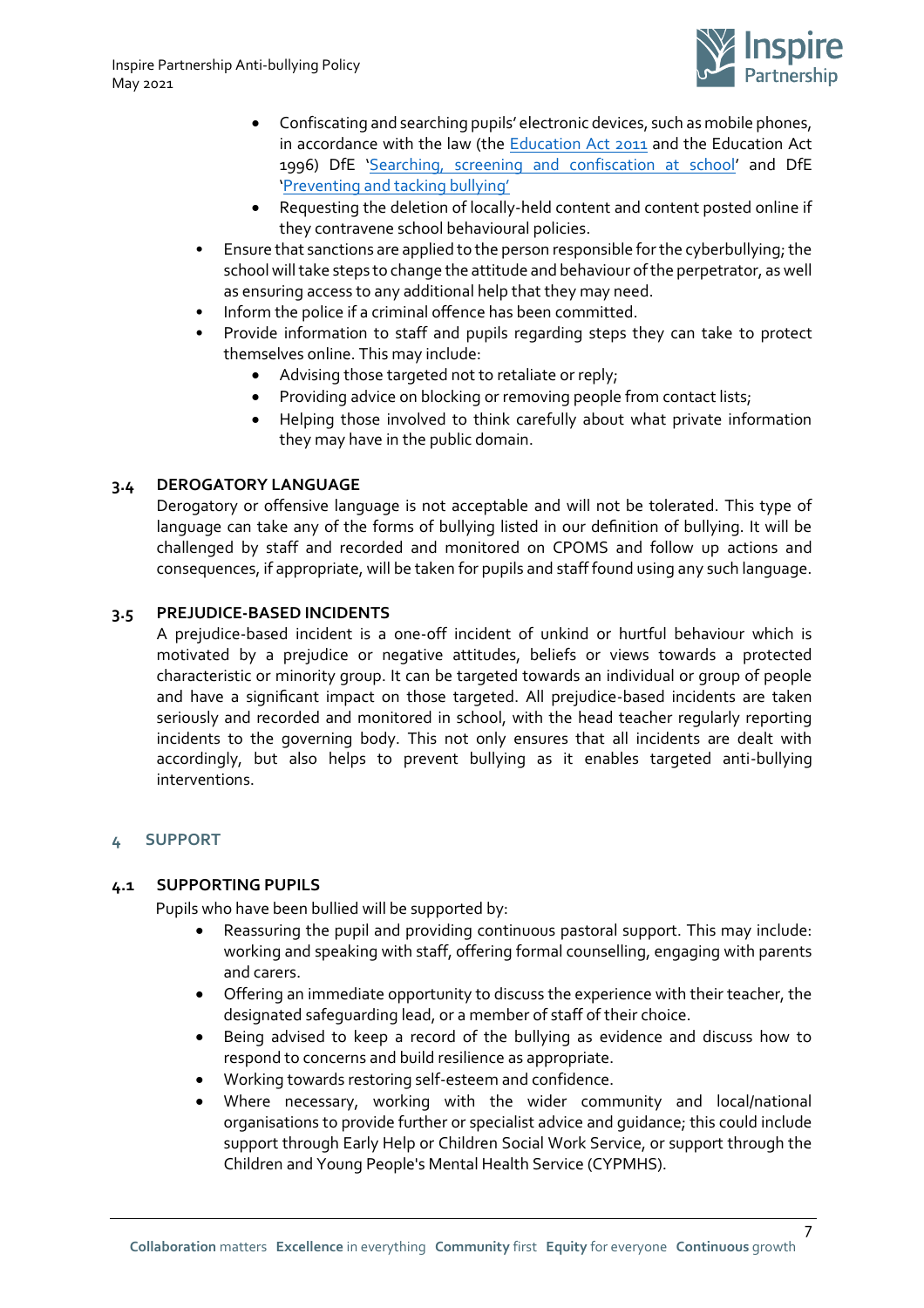

- 4.1.1 Pupils who have perpetrated bullying will be helped by:
	- Discussing what happened, establishing the concern and the need to change.
	- Informing parents/carers to help change the attitude and behaviour of the child.
	- Providing appropriate education and support regarding their behaviour or actions.
	- If online, requesting that content be removed and reporting accounts/content to service provider.
	- Sanctioning, in line with school behaviour/discipline policy; this may include official warnings, loss of break/lunch time, removal of privileges (including online access when encountering cyberbullying concerns), and internal, fixed-term or permanent exclusions.
	- Where necessary, working with the wider community and local/national organisations to provide further or specialist advice and guidance; this may include involvement from the Police or referrals to Early Help, Children Social Work Service, or the Children and Young People's Mental Health Service (CYPMHS).

### <span id="page-7-0"></span>**4.2 SUPPORTING ADULTS**

Our school takes measures to prevent and tackle bullying among pupils; however, it is equally important to recognise that bullying of adults, including staff and parents, whether by pupils, parents or other staff members, is unacceptable.

- 4.2.1 Adults who have been bullied or affected will be supported by:
	- Offering an immediate opportunity to discuss the concern with the designated safeguarding lead, a senior member of staff and/or the head teacher.
	- Advising them to keep a record of the bullying as evidence and discuss how to respond to concerns and build resilience, as appropriate.
	- Where the bullying takes place off school site or outside of normal school hours (including online), the school will still investigate the concern and ensure that appropriate action is taken in accordance with the schools' behaviour and discipline policy.
	- Reporting offensive or upsetting content and/or accounts to the service provider, where the bullying has occurred online.
	- Reassuring and offering appropriate support.
	- Working with the wider community and local/national organisations to provide further or specialist advice and guidance.

#### 4.2.2 Adults who have perpetrated the bullying will be helped by:

- Discussing what happened with a senior member of staff and/or the headteacher to establish the concern.
- Establishing whether a legitimate grievance or concern has been raised and signposting to the school's official complaints procedures.
- If online, requesting that content be removed.
- Instigating disciplinary, civil or legal action as appropriate or required.

#### <span id="page-7-1"></span>**5 PREVENTING AND TACKLING BULLYING**

#### **5.1 ENVIRONMENT**

<span id="page-7-2"></span>The whole school community will:

- Create and support an inclusive environment which promotes a culture of mutual respect, consideration and care for others, which will be upheld by all.
- Recognise that bullying can be perpetrated or experienced by any member of the community, including adults and children (peer on peer abuse).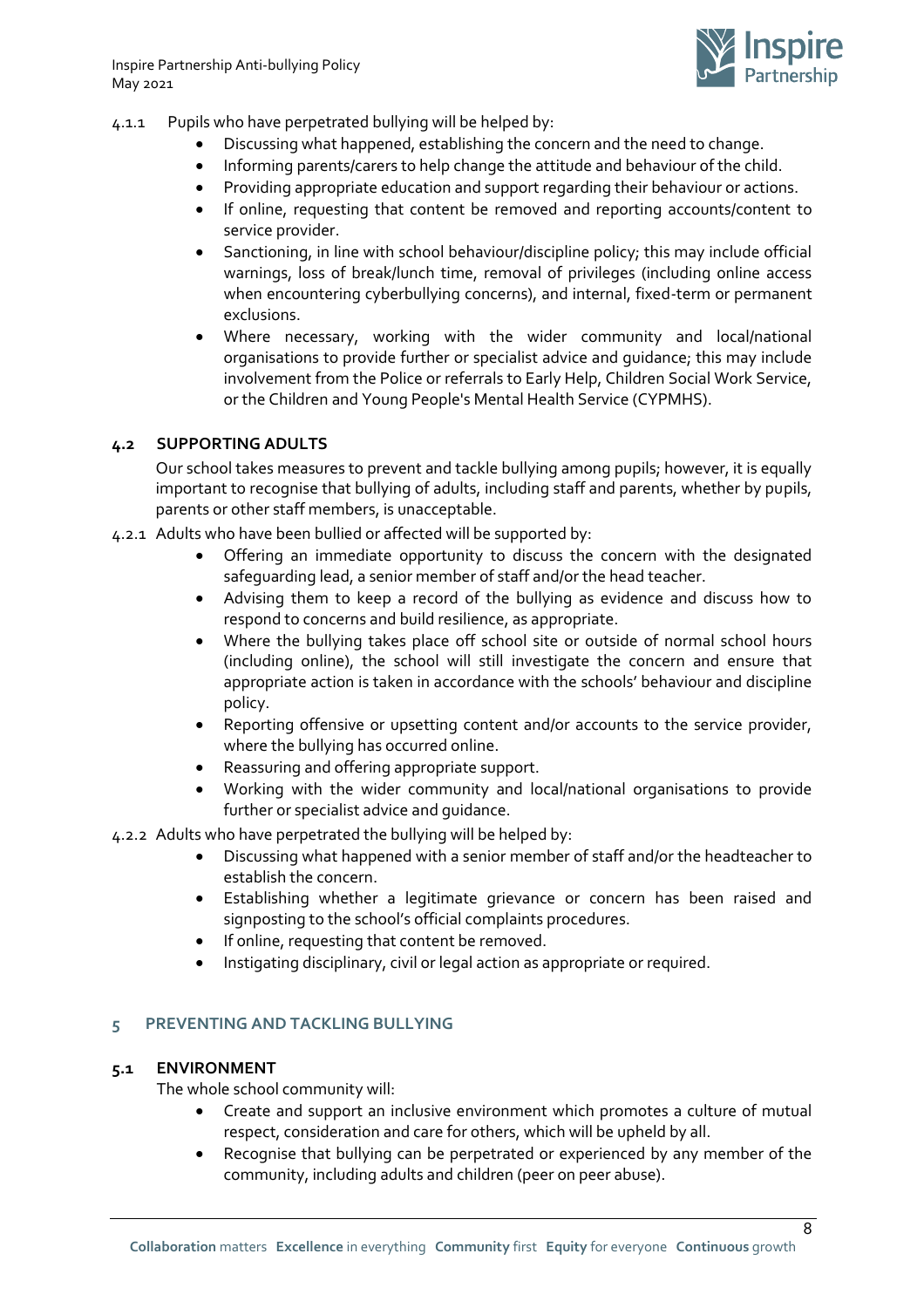

- Recognise the potential for children with SEN and disabilities to be disproportionally impacted by bullying and will implement additional pastoral support as required.
- Openly discuss differences between people that could motivate bullying, such as: children with different family situations, religion, ethnicity, disability, gender, sexuality or appearance related difference.
- Challenge practice and language (including 'banter') which does not uphold the school values of tolerance, non-discrimination and respect towards others.
- Be encouraged to use technology, especially mobile phones and social media, positively and responsibly.
- Work with staff, the wider community and outside agencies to prevent and tackle concerns including all forms of prejudice-driven bullying.
- Actively create "safe spaces" for vulnerable children and young people.
- Celebrate success and achievements to promote and build a positive school ethos.

### <span id="page-8-0"></span>**5.2 POLICY AND SUPPORT**

The whole school community will:

- Provide a range of approaches for pupils, staff and parents/carers to access support and report concerns.
- Regularly update and evaluate our practice to consider the developments of technology and provide up-to-date advice and education to all members of the community regarding positive online behaviour.
- Take appropriate, proportionate and reasonable action, in line with existing school policies, for any bullying bought to the schools' attention, which involves or effects pupils, even when they are not on school premises; for example, when using school transport or online, etc.
- Implement appropriate disciplinary sanctions; the consequences of bullying will reflect the seriousness of the incident, so that others see that bullying is unacceptable.
- Use a variety of techniques to resolve the issues between those who bully, and those who have been bullied.

# <span id="page-8-1"></span>**5.3 EDUCATION AND TRAINING**

The school community will:

- Train all staff, including: teaching staff, support staff (e.g. administration staff, lunchtime support staff and site support staff) and pastoral staff, to identify all forms of bullying and take appropriate action, following the school's policy and procedures, including recording and reporting incidents.
- Consider a range of opportunities and approaches for addressing bullying throughout the curriculum and other activities, such as: through displays, assemblies, peer support, the school/student council, etc.
- Collaborate with other local educational settings as appropriate, and during key times of the year, for example during transition.
- Ensure anti-bullying has a high profile throughout the year, reinforced through key opportunities such as anti-bullying week
- Provide systematic opportunities to develop pupils' social and emotional skills, including building their resilience and self-esteem.

### <span id="page-8-2"></span>**6 MONITORING AND REVIEWING**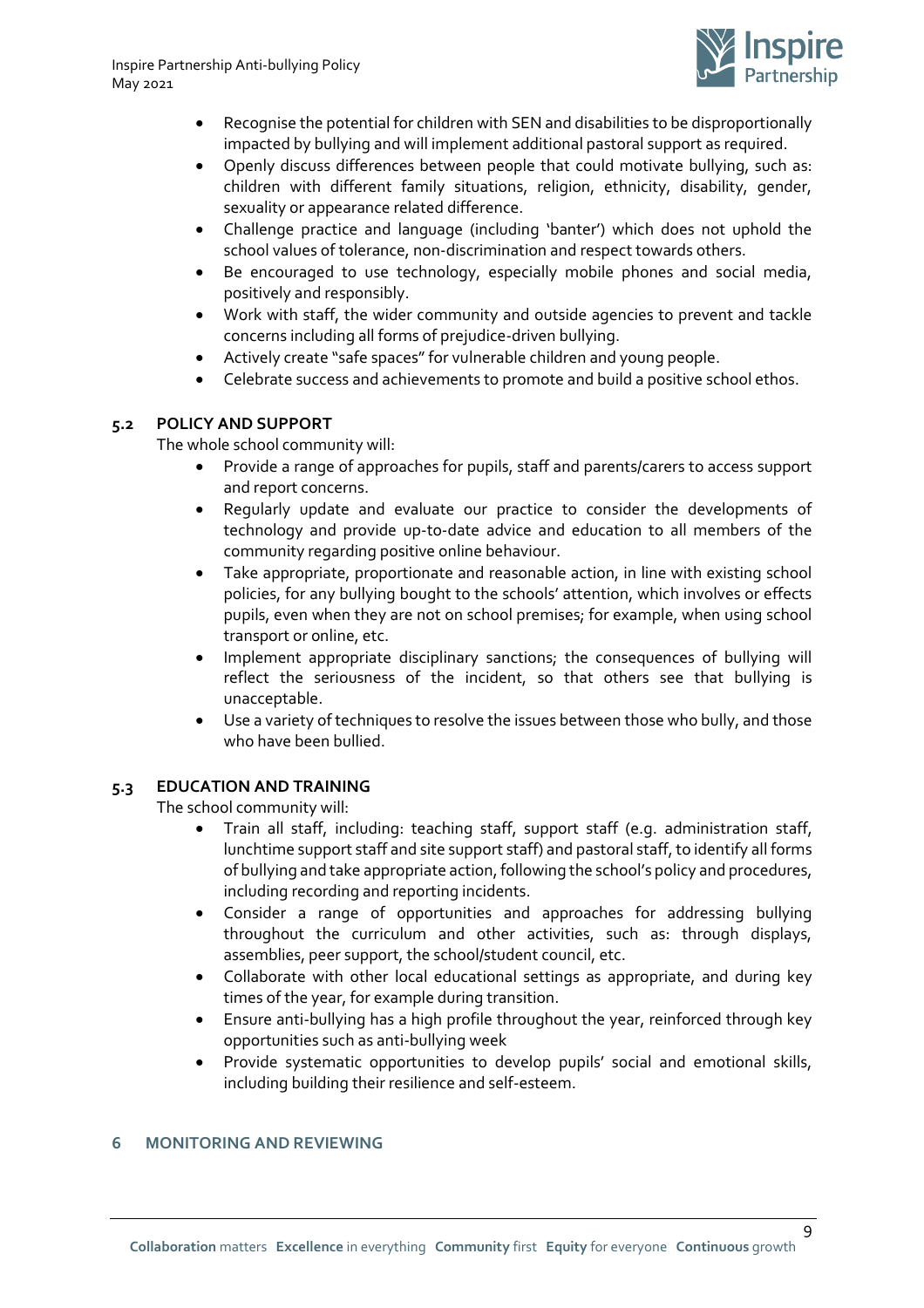

The head teacher is responsible for reporting to the governing body on how the policy is being enforced and upheld, via the termly report. The governors are in turn responsible for monitoring the effectiveness of the policy via the termly report and by in-school monitoring such as learning walks and focus groups with pupils.

The policy is reviewed every 12 months, in consultation with the whole school community including staff, pupils, parents, carers, governors and Trustees.

# <span id="page-9-0"></span>**7 FURTHER RESOURCES OF INFORMATION**

### <span id="page-9-1"></span>**7.1 SPECIALIST ORGANIASATIONS**

The following organisations provide support for schools and parents dealing with specific bullying issues including the social, mental or emotional affects caused by bullying.

- [Childline](http://www.childline.org.uk/)
- **•** [Family Lives](http://www.familylives.org.uk/)
- [Kidscape](https://www.kidscape.org.uk/)
- [MindEd](http://www.minded.org.uk/)
- [NSPCC](http://www.nspcc.org.uk/)
- [PSHE Association](http://www.pshe-association.org.uk/)
- [Restorative Justice Council](https://restorativejustice.org.uk/restorative-practice-education-0)
- [The Anti-Bullying Alliance](http://www.anti-bullyingalliance.org.uk/)
- [The Diana Award](https://diana-award.org.uk/)
- [Victim Support](http://www.victimsupport.org.uk/)
- [Young Carers](http://www.youngcarers.net/)
- [Young Minds](http://www.youngminds.org.uk/)

#### <span id="page-9-2"></span>**7.2 CYBERBULLYING**

- [ChildNet](http://www.childnet.com/)
- [Internet Watch Foundation](http://www.iwf.org.uk/)
- [Think U Know](http://www.thinkuknow.co.uk/)
- [UK Safer Internet Centre](http://www.saferinternet.org.uk/)
- [The UK Council for Child Internet Safety](http://www.gov.uk/government/groups/uk-council-for-child-internet-safety-ukccis)
- [Internet Matters](https://www.internetmatters.org/)
- [Digizen](https://www.digizen.org/)
- DfE '[Cyberbullying: advice for headteachers and school staff](http://www.gov.uk/government/publications/preventing-and-tackling-bullying)'
- DfE '[Advice for parents and carers on cyberbullying](http://www.gov.uk/government/publications/preventing-and-tackling-bullying)'

#### <span id="page-9-3"></span>**7.3 LGBT**

- [Barnardo's LGBT Hub](http://www.barnardos.org.uk/what_we_do/our_work/lgbtq.htm)
- [Metro Charity](http://www.metrocentreonline.org/)
- [EACH](http://www.eachaction.org.uk/)
- [Proud Trust](http://www.theproudtrust.org/)
- [Schools Out](http://www.schools-out.org.uk/)
- [Stonewall](http://www.stonewall.org.uk/)

#### <span id="page-9-4"></span>**7.4 RACE, RELIGION AND NATIONALITY**

- [Anne Frank Trust](http://www.annefrank.org.uk/)
- [Kick it Out](http://www.kickitout.org/)
- [Report it](http://www.report-it.org.uk/)